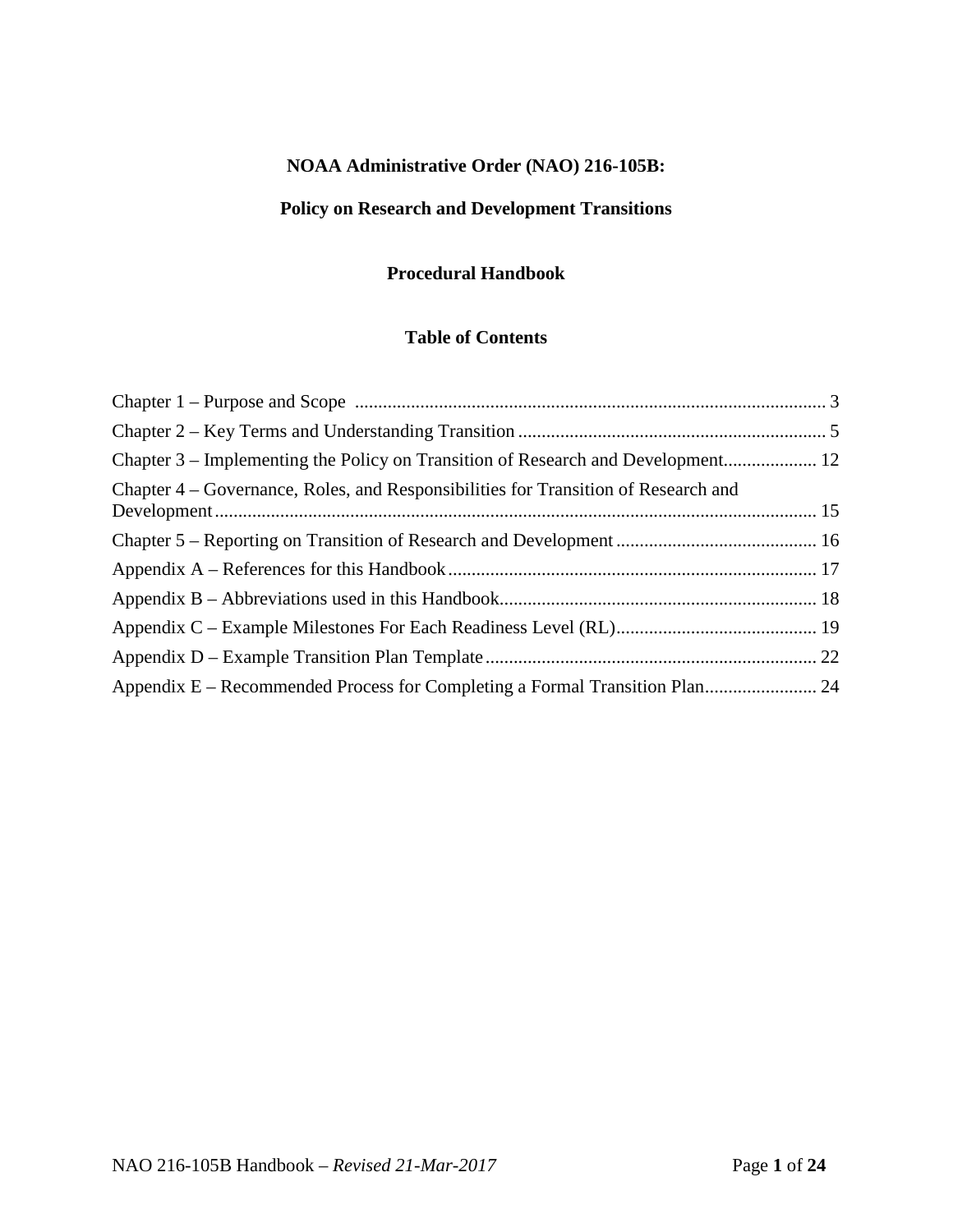NAO 216-105B Procedural Handbook: Policy on Research and Development Transitions

Issuing Office: National Oceanic and Atmospheric Administration (NOAA) Office of the Chief **Scientist** 

Release Date: March 21, 2017

1. **Explanation of Material Transmitted:** This Handbook establishes procedures for the planning, monitoring, implementation, evaluation, and reporting of Transition of Research and Development in support of NAO 216-105B.

#### 2. **Filing Instructions:**

- a. Remove: NAO 216-105, Procedural Handbook, dated: 04/28/2014
- b. Insert: NAO 216-105B, Procedural Handbook, dated: 03/21/2017

#### 3. **Additional Information**:

- a. For information on the content of the Handbook, contact the issuing office listed above.
- b. To access the Handbook chapters and appendices online, follow links available from this URL:

[http://www.corporateservices.noaa.gov/ames/administrative\\_orders/chapter\\_216/](http://www.corporateservices.noaa.gov/ames/administrative_orders/chapter_216/216-105A.html) [216-105B.html](http://www.corporateservices.noaa.gov/ames/administrative_orders/chapter_216/216-105A.html)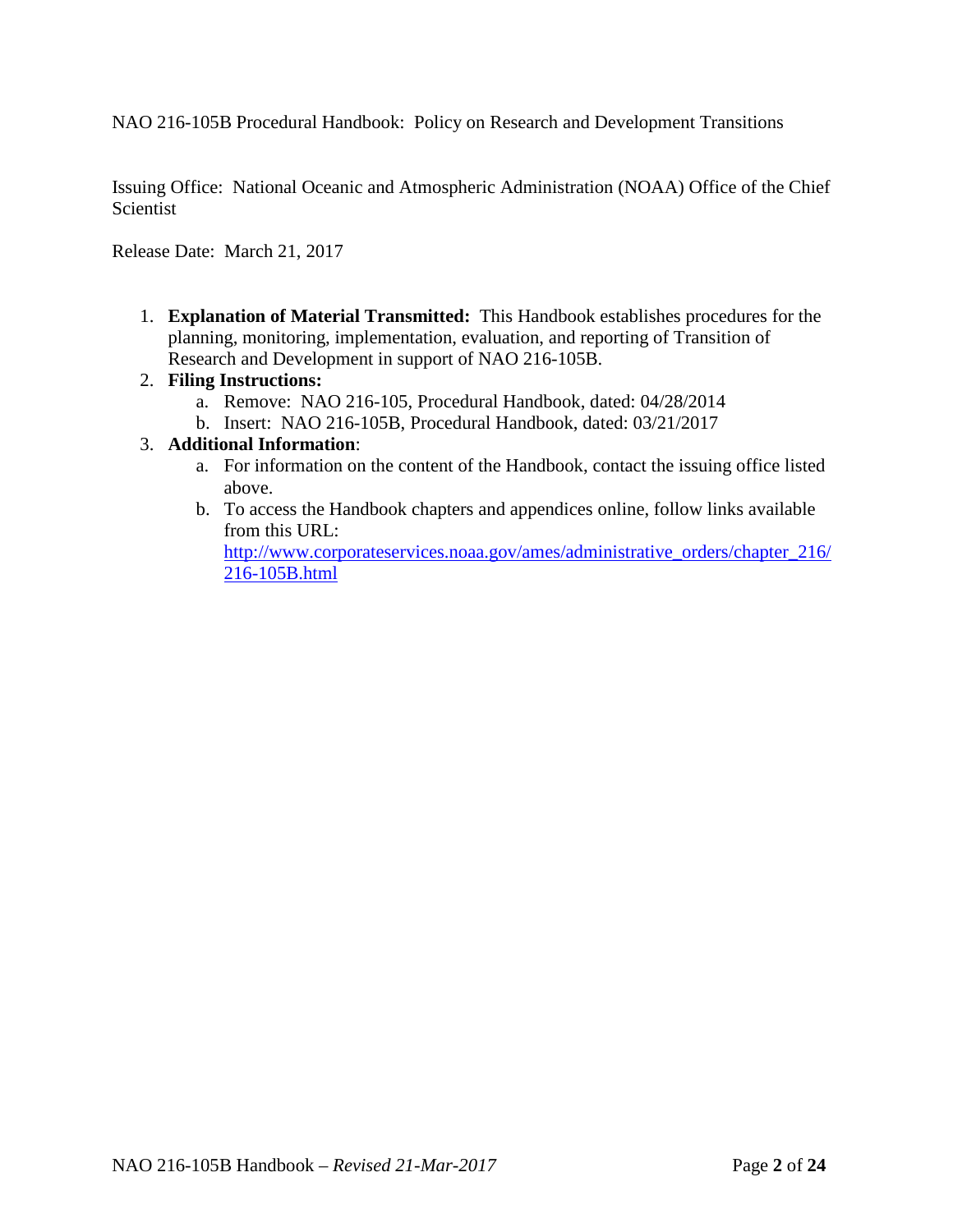# <span id="page-2-0"></span>**Chapter 1 – Purpose and Scope of the NAO for Research and Development Transitions (NAO 216-105B)**

# A. **Purpose**

This Handbook supports the NAO on Research and Development (R&D) Transitions (NAO 216- [1](#page-2-1)05B<sup>1</sup>). Chapters 2-4 of this Handbook are intended to provide additional guidance for the corresponding sections of the NAO.

This Handbook is established in accordance with NAO [2](#page-2-2)00-3<sup>2</sup> which specifies that NOAA handbooks and manuals containing policy or procedures be elements of the NAO series, providing in-depth coverage of those subjects so complex or extensive as to benefit from coverage in the form of a handbook or manual, and shall have the same force and effect as that NAO.

The use of *Italics* throughout this Handbook indicates language quoted from NAO 216-105B.

# B. **Policy Background and Scope**

The transition of R&D into operations<sup>[3](#page-2-3)</sup>, applications<sup>[4](#page-2-4)</sup>, commercial product or service, and other regular use (i.e., deployment) is a key process for NOAA as a science-based services and stewardship agency. Efficient conversion of the best available research and development into operations, applications, commercialization and other uses is critical to our mission (Dorman 1999; NRC 2000; NRC 2003; NOAA SAB 2004). NAO 216-105B establishes the process for identifying and transitioning R&D to operations, applications, commercial product or service, and other regular use. The policy outlines the roles and responsibilities of various officials, including Line Office Transition Managers (LOTMs), associated with R&D transition. Additionally, the policy identifies those entities with the authority to implement this policy and those who are accountable for R&D transitions.

NAO 216-105B applies to NOAA R&D activities, including those funded by NOAA but conducted by non-NOAA entities such as academic institutions and consortia. The standard for which R&D activities are subject to the NAO is left to the discretion of the respective Assistant Administrator (AA) or their delegate. The policy also recognizes that transitions can be either incremental improvements to existing products or applications or entirely new products or applications.

# C. **References**

<span id="page-2-2"></span><span id="page-2-1"></span><sup>&</sup>lt;sup>1</sup> NAO 216-105B: <u>http://www.corporateservices.noaa.gov/ames/administrative\_orders/chapter\_216/216-105B.html <sup>2</sup> NAO 200-3 (*The NOAA Administrative Order Series*):<br>http://www.corporateservices.noaa.gov/ames/administrativ</u>

<span id="page-2-3"></span> $\frac{3}{3}$  Operations: Sustained, systematic, reliable, and robust mission activities with an institutional commitment to deliver specified products and services.

<span id="page-2-4"></span>Applications: The use of NOAA R&D output as a system, process, product, service or tool. Applications in NOAA include information products, assessments and tools used in decision-making and resource management.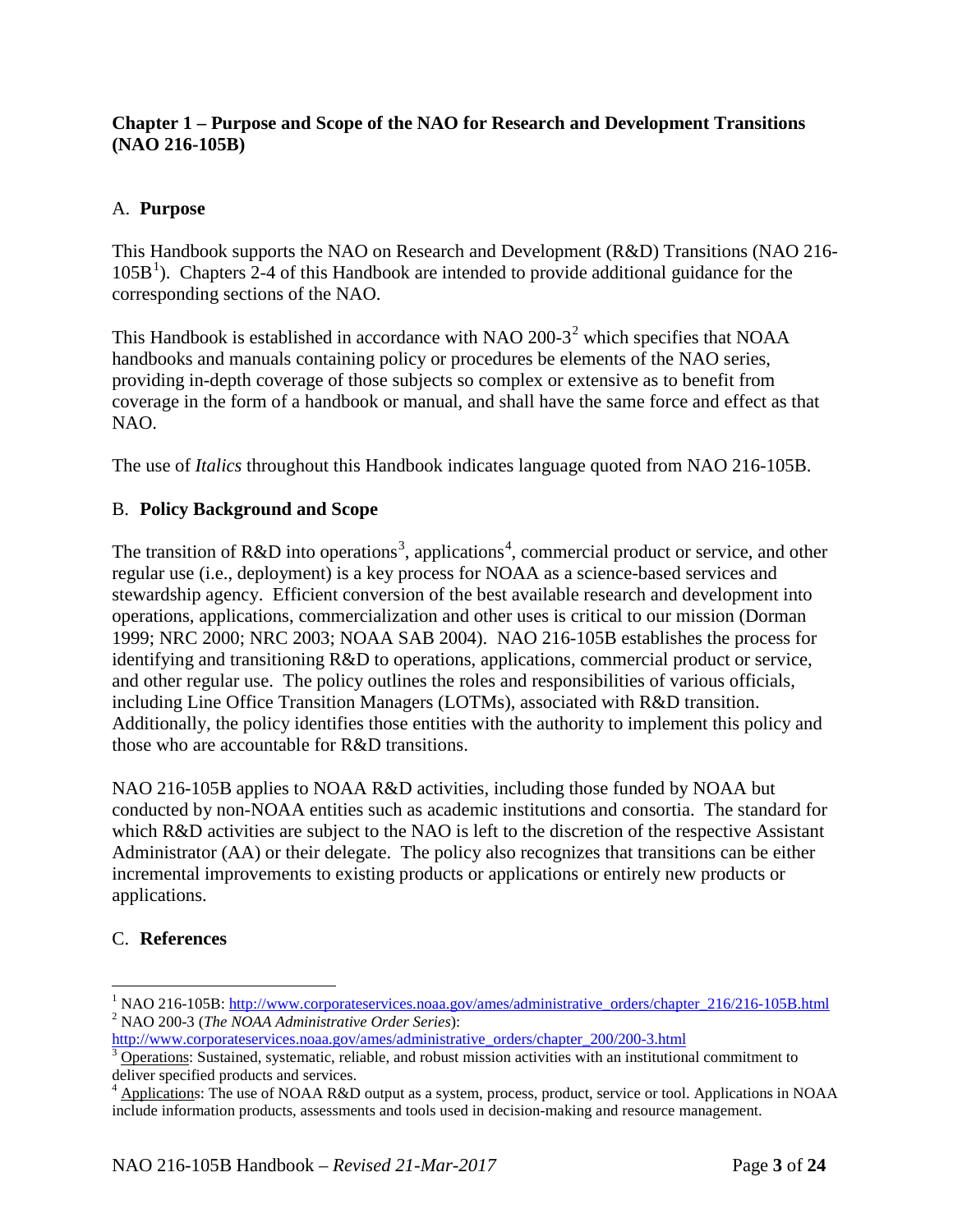Please see Appendix A: References for NAO Procedural Handbook (alphabetical order)

# D. **Abbreviations**

Please refer to Appendix B: Abbreviations Used in NAO Procedural Handbook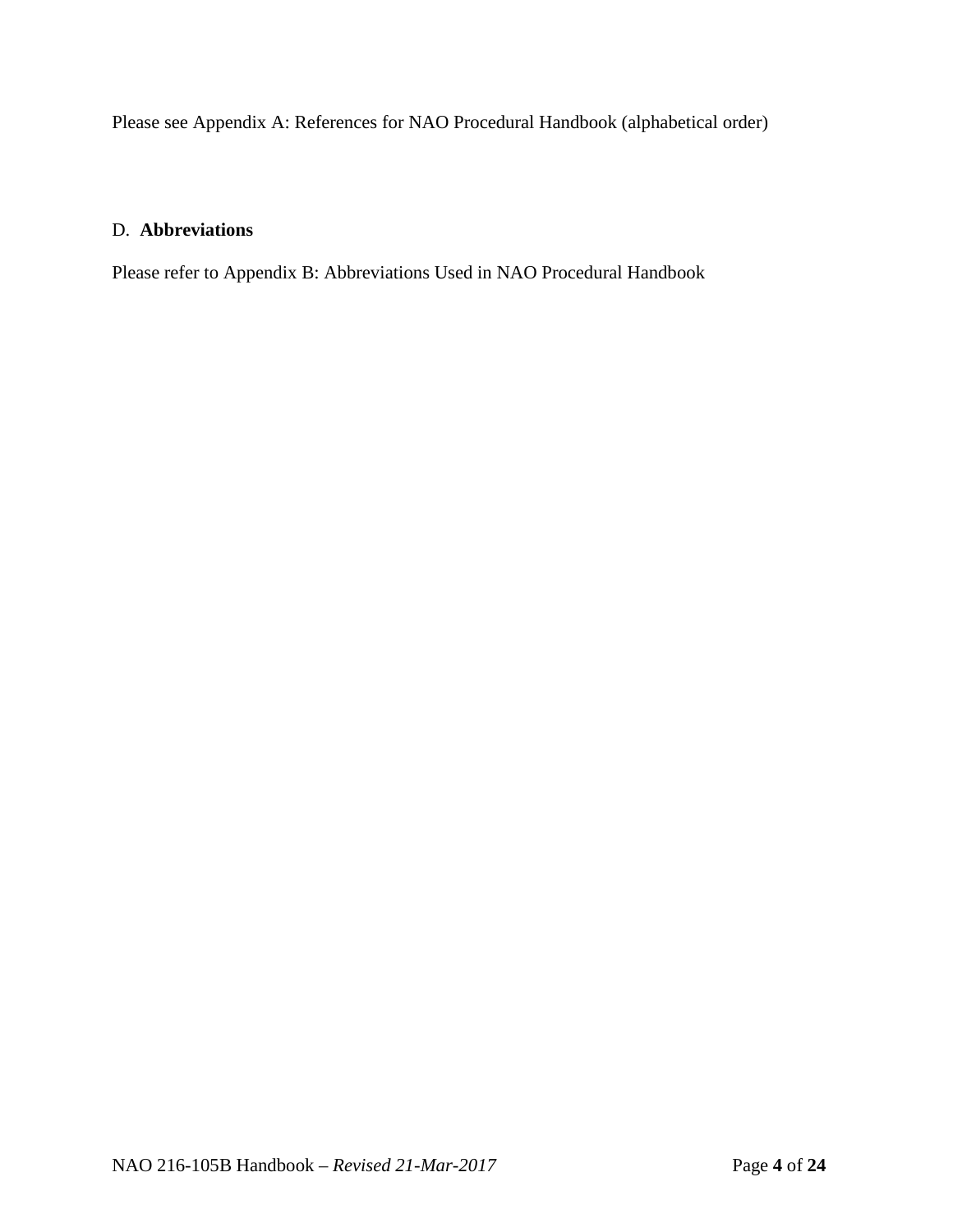# <span id="page-4-0"></span>**Chapter 2 – Key Terms and Understanding Transition**

#### A. **Purpose**

This Chapter expands on the brief definitions provided in Section 2 of the NAO. Not all the terms and definitions from the NAO are included here, but the concepts that might benefit most from further discussion are presented in this Chapter.

#### B. **Core Concept of R&D Transition**

Transition of R&D<sup>[5](#page-4-1)</sup> is *the transfer of an R&D output to an operation, application, commercial product or service, or other use*. While it varies from agency to agency or sector to sector, transition requires the evolution of a research project through a clearly defined series of stages. While these stages are set in serial fashion, transition may be achieved without completing all the stages.

#### C. **Understanding Readiness Levels**

Readiness levels (RLs) are a systematic project metric/measurement system that supports assessments of the maturity of R&D projects from research to operation, application, commercial product or service, or other use and allows the consistent comparison of maturity between different types of R&D projects.

The concept of Technology Readiness Levels was developed by NASA (Mankins, 1995<sup>[6](#page-4-2)</sup>) to manage technology development and risk. NAO 216-105B adapts this concept to NOAA. The NAO provides simple but minimalist definitions of each of nine Readiness Levels that describe the progression of an idea from the research stage to the point where the idea has become a product or tool in regular use. Despite some recent suggestions to define a tenth RL (e.g., Straub, 2015), the NOAA system is constrained to the widely-applied nine RLs described below. The word "technology" was dropped since much of what NOAA produces does not meet the definition of technology.

The purpose of creating a single scale for all of NOAA is to encourage cross-disciplinary understanding of the challenges involved in developing an idea into something that serves a NOAA mission need. With appropriate flexibility in interpretation, it should be possible to successfully classify all relevant R&D projects across the NOAA enterprise by Readiness Level.

Many programs in NOAA run projects at a variety of Readiness Levels and a clear distinction between Readiness Levels and their applicability to each project may be difficult to identify. Program managers are therefore encouraged to use established Line Office, or program standards and benchmarks and engage in dialog with other program managers and their LOTM to define any questionable project Readiness Levels.

<span id="page-4-1"></span><sup>&</sup>lt;sup>5</sup> Note: In the NOAA context, R&D means Research and/or Development since not all development at NOAA begins with Research (e.g., new work being done on a more advanced system).

<span id="page-4-2"></span><sup>6</sup> Mankins (1995):<http://www.hq.nasa.gov/office/codeq/trl/trl.pdf>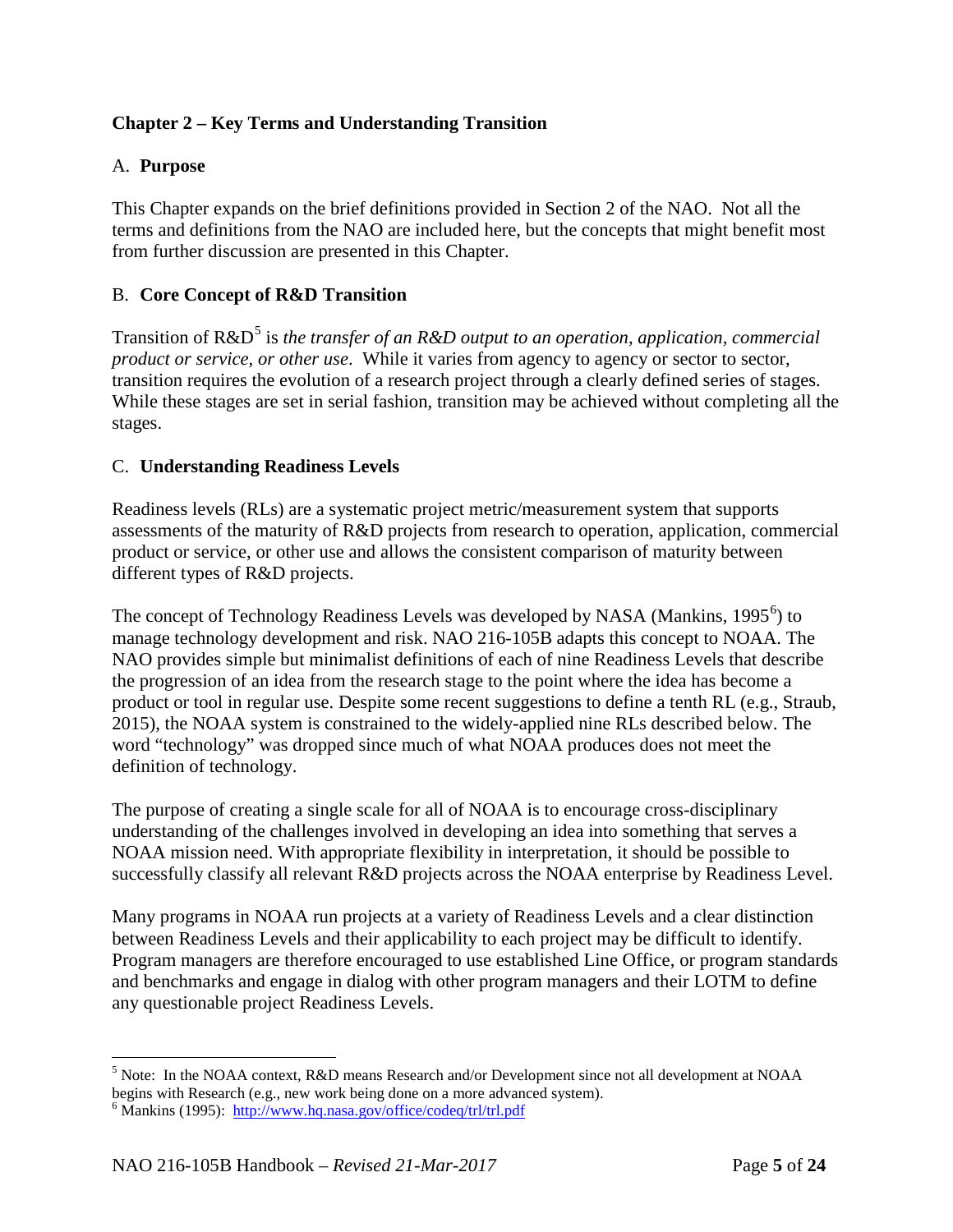At a given project level, the RL is defined at the lowest RL of any of the system components. For example, a project combining two commercial off-the-shelf (COTS) components (by definition, RL 9) with software for a new application that is at RL 4 is considered RL 4 as a project or system.



**Figure 1. Summary of Readiness Levels (RLs) highlighting the key step for completion of each RL. Colors correspond to the different phases for transition of R&D and RLs are ordered as they would be in the transition funnel (research at the top and deployment at the bottom).**

*RL 1: Basic research: systematic study directed toward fuller knowledge or understanding of the fundamental aspects of phenomena and of observable facts without specific applications towards processes or products in mind. Basic research, however, may include activities with broad applications in mind*. (See Appendix C for further details)

*RL 2: Applied research: systematic study to gain knowledge or understanding necessary to determine the means by which a recognized and specific need may be met; invention and concept formulation*.

If new research is directly addressing a specific NOAA service or stewardship mission requirement, it is RL 2 by definition that it is research applied toward a specific need.

*RL 3: Proof-of-concept for system, process, product, service or tool; this can be considered an early phase of development; feasibility studies may be included*.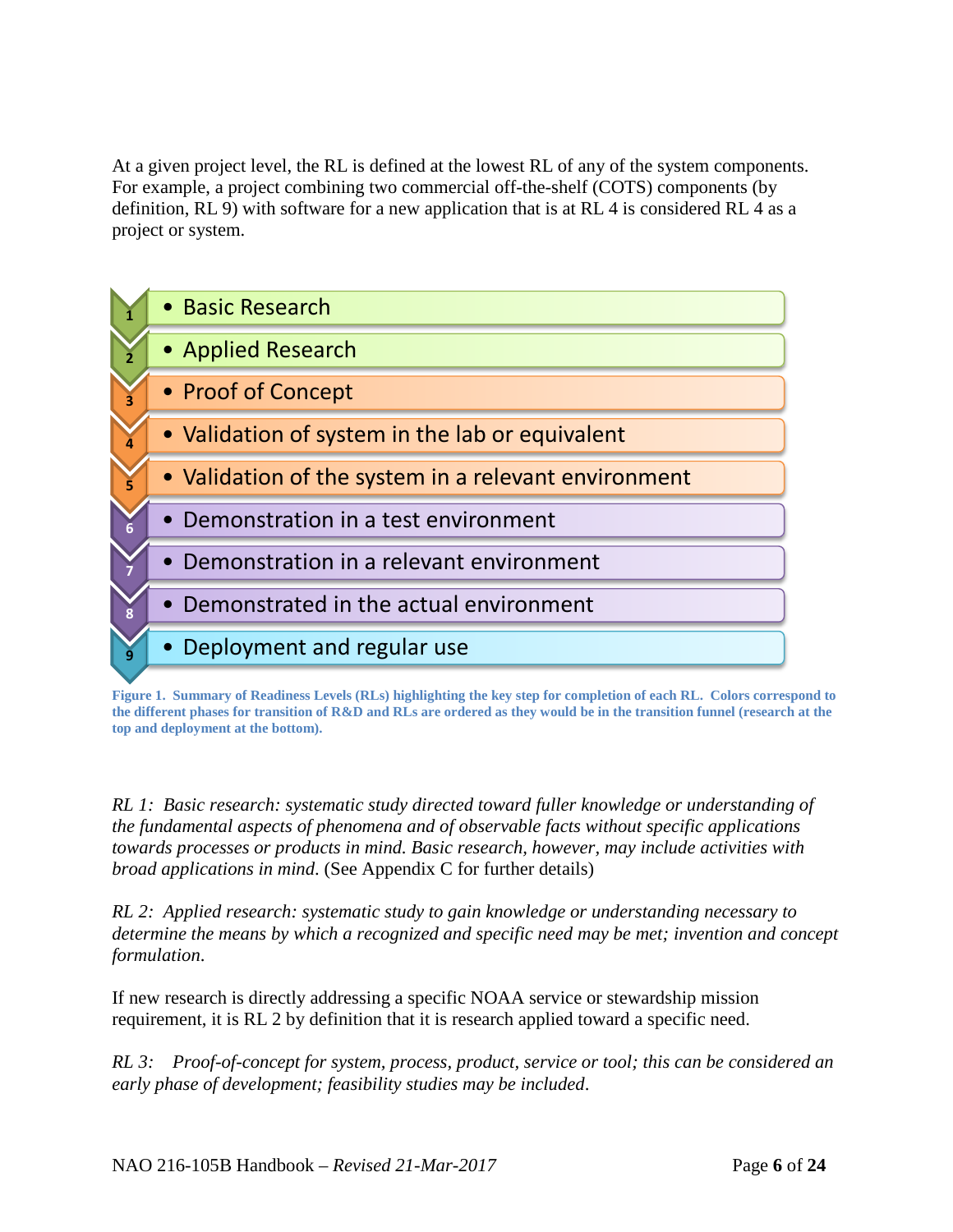Beginning at RL 3, there should be increasing involvement of the deploying unit, receiving unit, or end user to aid in the focusing of the research on a mission application. The earliest version of a concept of operations (CONOPS) should be developed no later than RL 3. Depending on the scope of work and the amount of resources utilized (i.e., personnel, funding, equipment and facilities), the CONOPS could vary from a short addendum to a larger program research plan.

# *RL 4: Validation of system, subsystem, process, product, service or tool in laboratory or other experimental environment; this can be considered an intermediate phase of development.*

A viable business case should be in place at RL 4 outlining projected costs and other organizational requirements to get from RL 4 to RL 9. The business case needs to also include a best estimate for total costs in operations or application, including the operations and maintenance "tail" (i.e., total life cycle costs). Depending on the scope of work and the amount of resources utilized (i.e., personnel, funding, equipment and facilities), the business case could vary from a short addendum to a larger program resource requirements plan.

If required by the relevant AAs or their delegates, projects needing a transition plan, should not be resourced beyond RL4 without an approved transition plan in place (NAO 216-105B §3.02- 3.08). It is reasonable to expect that transition plans will be proportional in scale, scope, and level of detail relative to the scale, scope, and maturity of the project. Smaller, early RL projects will logically have smaller, less developed transition plans, (if at all) in comparison with larger, more mature projects.

*RL 5: Validation of system, subsystem process, product, service or tool in relevant environment through testing and prototyping; this can be considered the final stage of development before demonstration begins.*

At RL 5, validation should be done on a prototype of at least medium fidelity in a relevant test environment, to show attainment of pre-defined performance specifications. For certain applications, this would include integrating the system with realistic supporting elements so the system can be tested in a simulated end-use environment.

*RL 6: Demonstration of prototype system, subsystem, process, product, service or tool in relevant or test environment (potential demonstrated)*.

At this stage, a high-fidelity system, component, tool, or service is demonstrated to work in a test environment that includes critical components of the end-use environment. RL 6 is a level where it often becomes necessary to engage with a testbed, research platform (e.g., research vessel), or other demonstration facility to have adequate access to critical components of the end-use environment.

*RL 7: Prototype system, process, product, service or tool demonstrated in an operational or other relevant environment (functionality demonstrated in near-real world environment; subsystem components fully integrated into system)*.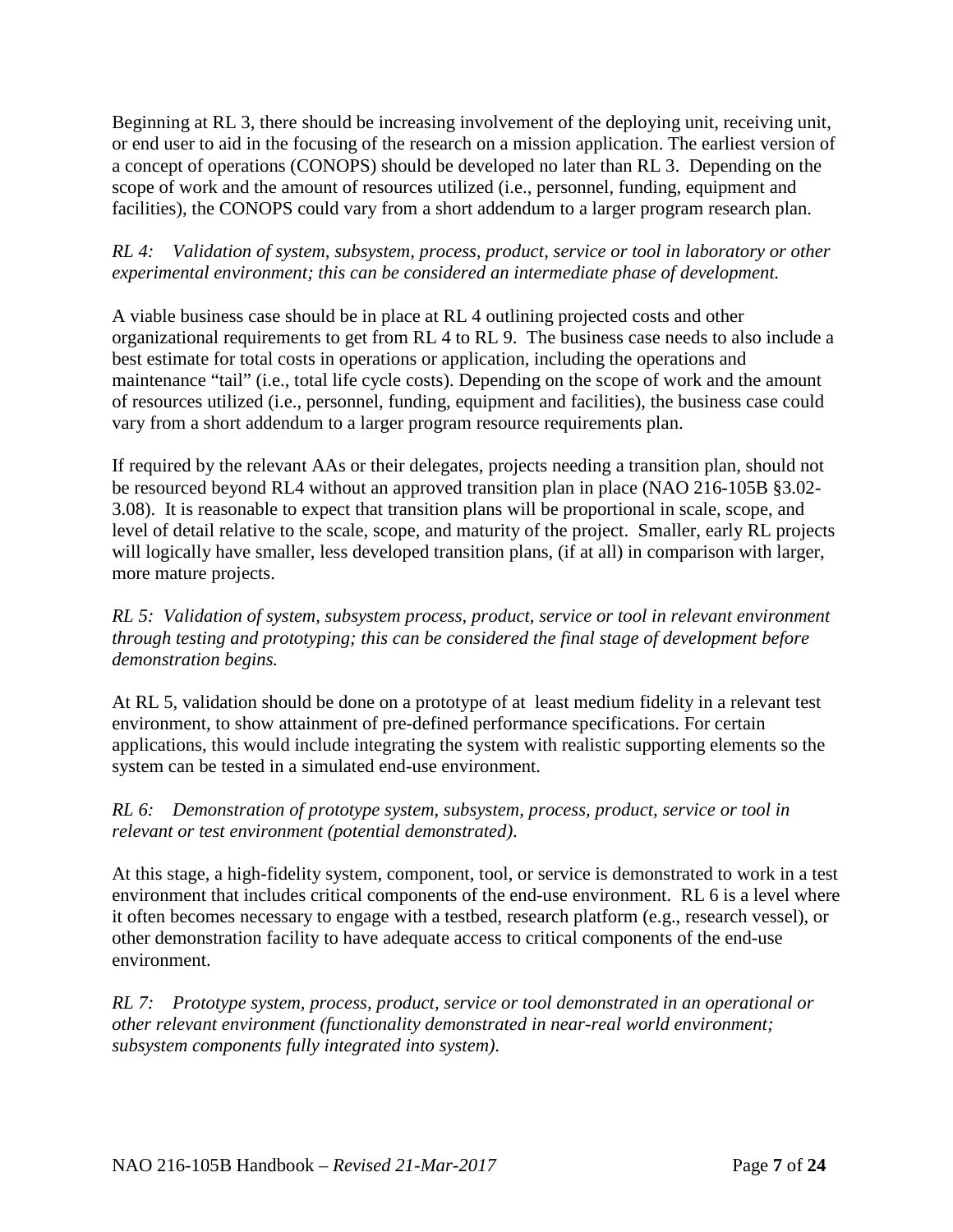Testbeds, while not required, continue to be a valuable demonstration environment for many transition projects at RL 7, and throughout transition testing, to provide stable access to a nearreal world environment. Also, at RL 7, the research and deploying units can expect to fully depend on each other's resources to achieve the milestones to mature beyond this RL.

*RL 8: Finalized system, process, product, service or tool tested, and shown to operate or function as expected within user's environment; user training and documentation completed; operator or user approval given*.

By RL 8, the deploying unit can expect to be investing a significant fraction, likely the majority, of the resources needed to complete the milestones to advance the transition project.

# *RL 9: System, process, product, service or tool deployed and used routinely*.

Once the system, product, process, service, or tool is fully deployed, it has completed the process transition of R&D. However, it is important to realize that the originating research unit will likely continue to be involved (at a greatly reduced level) to continue refinements or incremental improvements throughout the total life cycle of the system, tool, or service.

Not all transition projects will need to pass through all RLs as distinct steps. Many transition projects may start at a relatively high RL (e.g., several mature components being combined in a novel way). In other cases, some transition projects may start at RL 2 or RL 3, and move as a step function to RL 8 or RL 9 without passing through any intervening RLs. This may be particularly applicable for research conducted to better inform resource management decisions or to develop regulations.

The transition funnel is used within NOAA as a visual tool for understanding the overall process of transitioning R&D.



**Figure 2. The NOAA transition funnel.**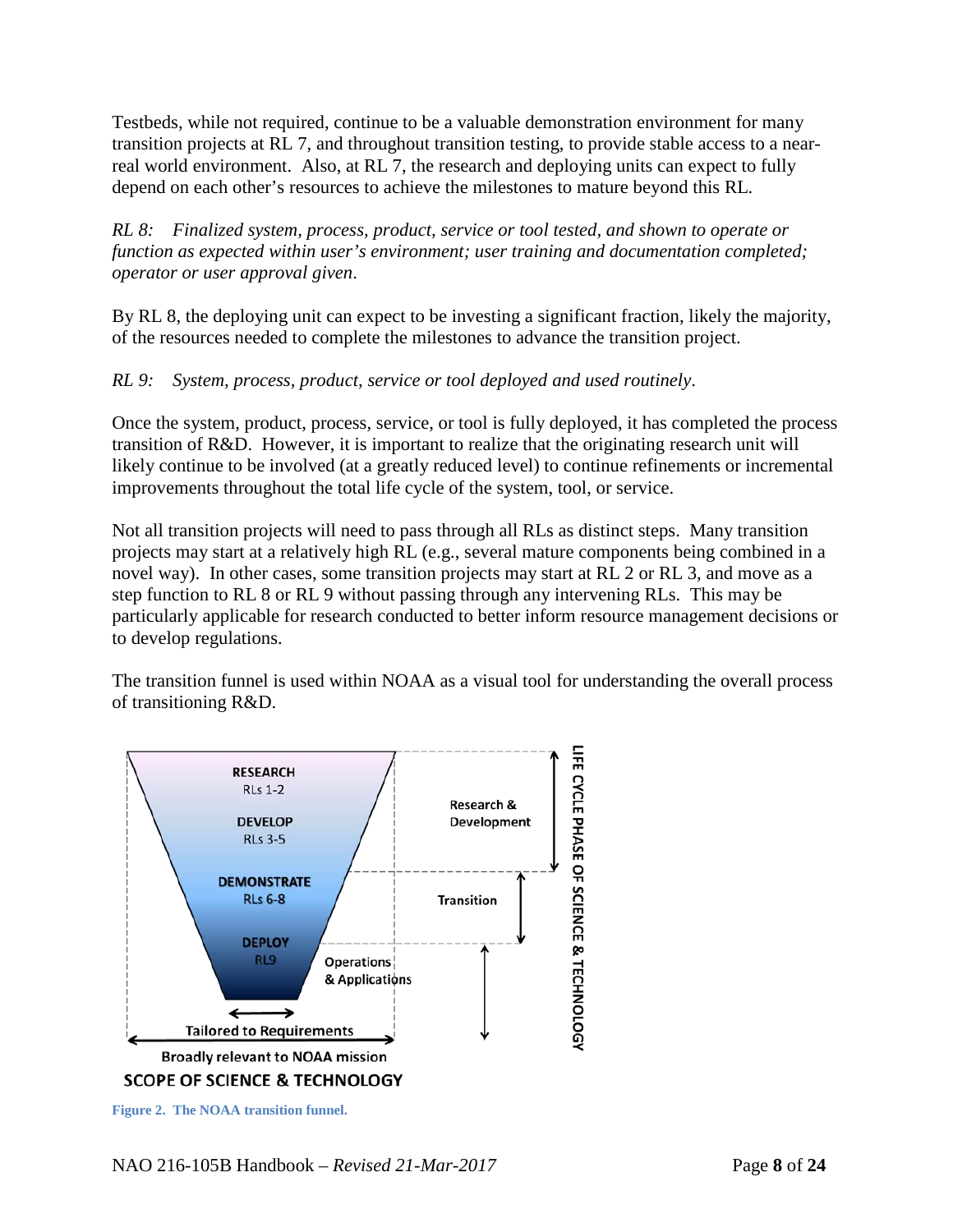The transition funnel represents at the wide end the range of creative research ideas and projects that emerge in early stages of research. The narrow end reflects the limited number of those early stage research projects that will ultimately transition to deployment at RL 9. Implicit in this representation is that some research projects will fail to meet mission needs along the way towards RL 9 and will be terminated, transferred to an extramural partner, or otherwise divested.

# D. **Transition Project Leads and Transition Plans**

# **1. Transition Project Leads**

Transition Project Leads are the *individual(s) responsible and accountable for ensuring that the transition project is planned, programmed, budgeted, and executed per the Transition Plan*. At a minimum, on smaller transition projects, there would be one Transition Project Lead each for:

- The research and development of the system
- The deployment and regular use of the system

However, in more complicated cases, having more Transition Project Leads may be a useful management approach.

It is essential that the Transition Project Leads have sufficient authority and resources to be responsible and accountable for their portions of the transition project. Transition Project Leads will use established Line Office, or program standards and benchmarks to determine the appropriate oversight and coordinate reporting. The NOAA Technology Partnerships Office should be included as a consulting partner in all cases where a new and novel technology has been developed.

# **2. Transition Plans**

*Transition Plans are essential for describing and facilitating the transition of R&D to potential end use, and represent an agreement between researchers, operators and/or users that describes a feasible transition pathway and potential concept of operations (CONOPS). Transition Plans are recommended for projects that seek to progress beyond RL4* (NAO 216-105B §3.02-3.03; see also Ch. 2.C.RL4 in this Handbook).

Depending on the scope of work and the amount of resources utilized (i.e., personnel, funding, equipment and facilities), transition plans can vary from a list of milestones to a fully developed program plan. It is also reasonable to expect that projects that are less mature and many years from implementation may have less developed transition plans than those that are only a few years from deployment. Ultimately, each AA or their delegate can set the requirements and expectations for Transition Plans for their Line Office for the projects that require a transition plan.

A Transition Plan Should:

• Be developed once, and updated as necessary;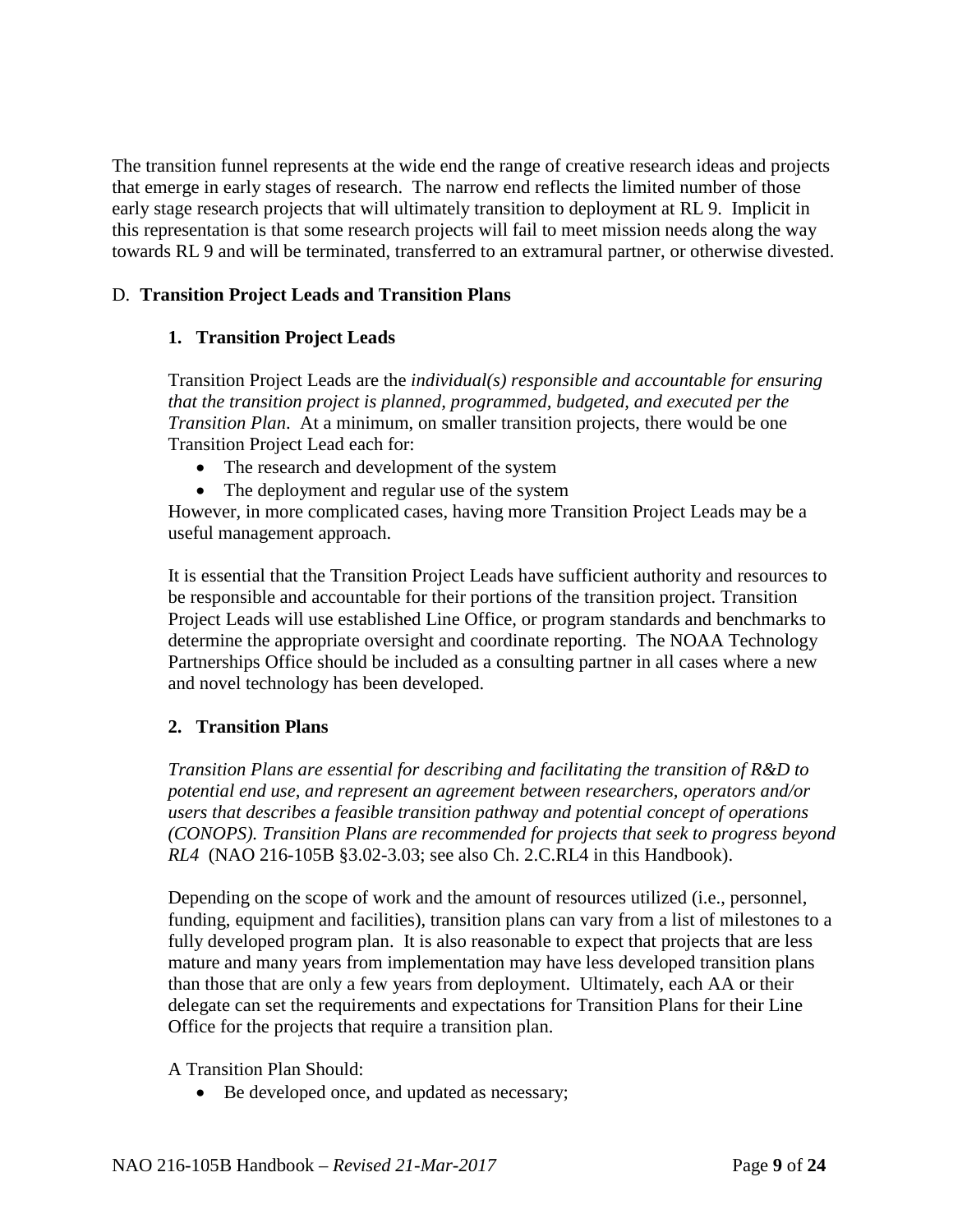- Start simple, and gain complexity and detail as a project matures;
- Have complexity and level of effort proportional to the scale, risk, maturity and scope of the project;
- Be widely applicable to a range of planning or management needs;
- Be able to serve as a supporting document to articulate how a specific activity or funding (or lack of), will impact the Transition Project;
- Eventually cover all the expected activities, costs, milestones, etc. for the total life cycle (i.e., from the current RL of the Transition Project through deployment including operations and maintenance costs).

A Transition Plan Should NOT:

- Be tailored to a specific program, request for proposals (RFP), or data call;
- Be a scientific or technical proposal;
- Be an implementation or deployment plan.

At a minimum, the Transition Project Leads should review the Transition Plan on an annual basis, though semi-annual or more frequent review may be more appropriate for faster-paced or more complex Transition Projects. If there are any changes to milestones, timelines, or other aspects of the Transition Plan the respective LOTMs and Division Chiefs (or equivalents) should be consulted about whether the changes are substantial enough to require formal approvals for the updated Transition Plan. Minor changes to transition plans should only require Division Chief (or lower) level approvals for both the research and deployment units. More substantial changes in the transition plan to project milestones, costs, objectives, etc. require a proportionally greater level of approval as guided by the respective LOTMs and Line Office procedures.

A template for a Transition Plan can be found in Appendix D and the generalized process for approving Transition Plans can be found in Appendix E.

# E. **Additional Approvals that may be Necessary**

The NAO recommends that transition projects should have an approved transition plan. However, there may be additional project specific requirements beyond a standard transition plan, including, but not limited to:

# **1. Testbeds and Proving Grounds**

If using a testbed<sup>[7](#page-9-0)</sup> or proving ground is part of a transition plan, a letter of support should be obtained from the testbed manager at the earliest practical time. The letter of support should indicate that the testbed manager has reviewed the project requirements, milestones, and transition plan, and that the testbed expects to be able to support the transition project in accordance with what the project requires.

# **2. Construction Projects**

<span id="page-9-0"></span> <sup>7</sup> <http://www.testbeds.noaa.gov/>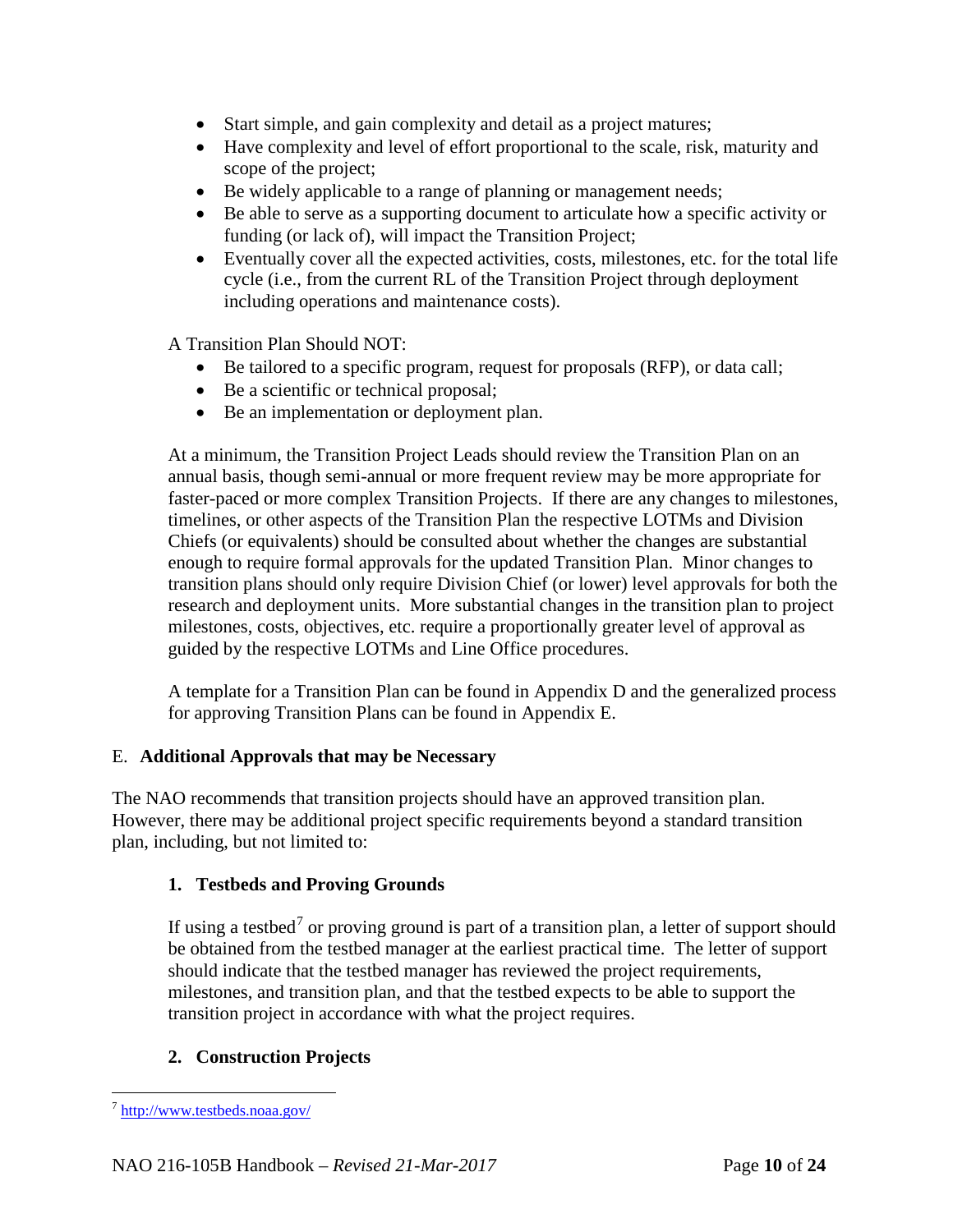If the transition project includes construction, additional clearance will be required in accordance with guidance available from a designated Line Office Construction Work-In-Progress Project Manager, who will follow the process and procedures for constructed projects detailed in the NOAA CWIP Policy<sup>[8](#page-10-0)</sup>.

The NOAA CWIP Policy applies to "Property, Plant, and Equipment" (both real property and personal property) and "Internal Use Software Development" that

- Has an aggregate acquisition cost of \$200,000 or more,
- Has an estimated service life of 2 years or more,
- Provides a long-term future economic benefit to the NOAA organization which maintains or obtains control, and
- Is not intended for sale.

# **3. High Performance Computing (HPC)**

If a transition project is planning to make substantial demands on HPC resources, or plans to purchase new, or upgrade existing, HPC resources then Transition Project Leads and LOTMs should engage the relevant HPC management bodies within the agency for their approval as early as possible.

#### **4. Invention Disclosure**

Each new and novel technology developed should be disclosed to the NOAA Technology Partnerships Office prior to any public disclosure using the  $CD-240^\circ$  invention disclosure form.

# **5. Sensitive or Secure Technology Approvals**

All technology, software, and materials in transition projects need to be considerate of requirements to comply with DOC Export Administration Regulations (EAR)<sup>[10](#page-10-2)</sup> and DOS International Traffic in Arms Regulations  $(ITAR)^{11}$ . If a transition project involves any technology, software, or other materials subject to EAR or ITAR, that should be disclosed in the transition plan with approvals indicating that the transition plan will comply fully with those regulations.

<span id="page-10-1"></span><span id="page-10-0"></span><sup>&</sup>lt;sup>8</sup> http://www.corporateservices.noaa.gov/~finance/documents/CWIPPolicy--March2017FINAL.pdf<br>  $^{9}$  <http://techpartnerships.noaa.gov/sites/orta/Documents/CD-240-2013.pdf><br>  $^{10}$  https://www.bis.doc.gov/index.php/regulation

<span id="page-10-2"></span>

<span id="page-10-3"></span>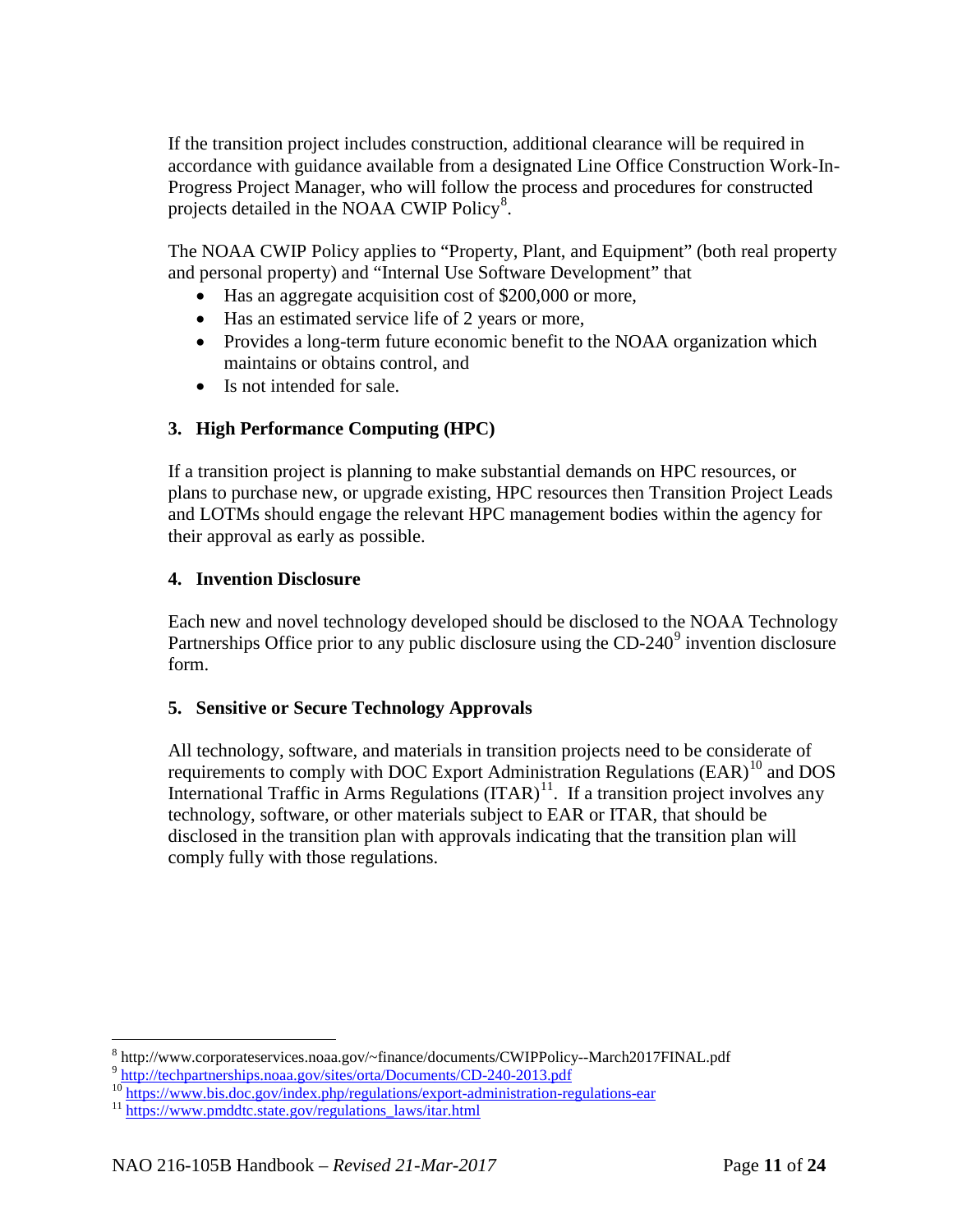# <span id="page-11-0"></span>**Chapter 3 – Implementing the Policy on Transition of Research and Development**

#### A. **Purpose**

This Chapter provides details of the process of transition of R&D as it applies across NOAA's mission areas. Emphasis is placed on the essential steps in the implementation process in order to guide the transition practitioner as well as the officials responsible for evaluating transition of R&D in their program or Line Office.

#### B. **Planning for Transition of R&D**

Successful transition of R&D products to regular use or final deployment or implementation demands careful planning including:

- Early partnership between researchers and potential users/operators
	- o The research unit requires a clear understanding of the mission need during the earliest phases of applied research (RL 2) or proof of concept (RL 3), and the deploying unit needs a good understanding of how the new research can address their mission requirements. This is accomplished best by the two organizational units working closely together at the earliest phase of the transition project, including forging clear communication of mission requirements from the deploying unit and clear communication of research potential from the research unit.
	- o Where uncertainty exists in the research stage regarding the potential users/operators, a business case and transition plan should be developed as early as possible to ensure identification of the user/operator.
- Early engagement with social science and design experts
	- o Recognizing that in many cases for NOAA, the ultimate end user is not the deploying unit, but rather the general public, it is important to engage with social scientists early in the R&D process to ensure that the final state is useful to the intended audience.
	- o Recognizing that many applications have interactive interfaces that must be designed for ease of use by intended users.
- Developing an accurate and viable business case
	- o A viable business case demonstrates that when the transition project reaches maturity, the deployment is desirable and warranted based on mission needs, and feasible and sustainable with anticipated levels of agency resources.
	- o Not all research will have a viable business case for deployment. It is important to realize potential weakness in the business case very early so that changes to the transition project can be made to improve the business case for deployment.
- Incorporation of key decision points for determining progress
	- o It is essential that transition projects undergo a thorough review at key decision points in line with Line Office and program office project review standards. These reviews should offer a real option for significant redirection or divestment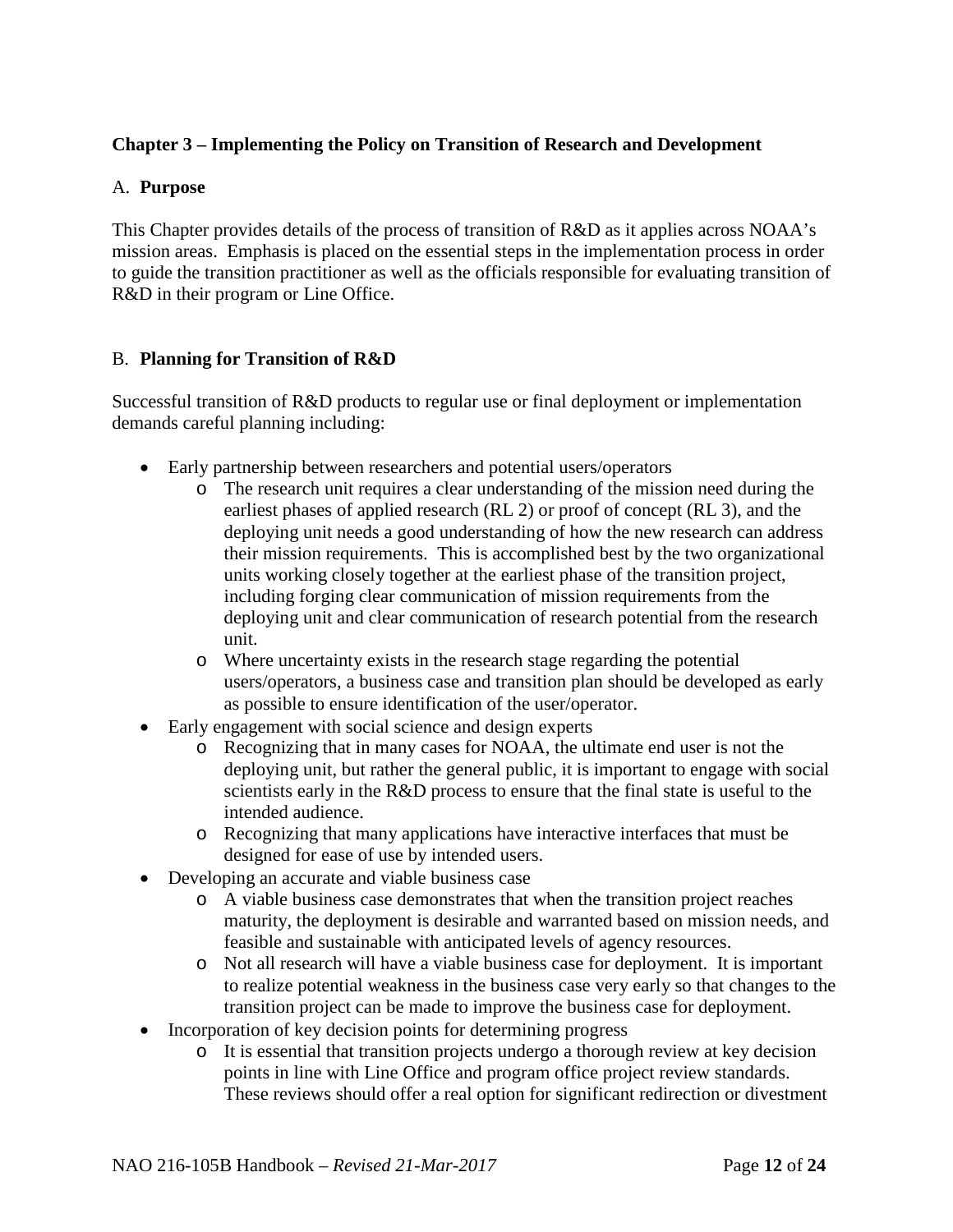from the project if performance standards are not achieved or mission needs are not being met.

- Development of "off ramps" in the event that development or demonstration is not successful
	- o Even well planned transition projects may fail at any RL for a wide range of reasons, but part of the transition plan should include steps to mitigate the risk of failure.
	- o Divestment from failed transition projects, or those that no longer are critical for mission deployment, is essential to preserve the available agency resources for other potentially successful transition projects.

# C. **How to Handle Invention(s)**

Prior to any public disclosure of a new and novel technology, the technology manager should contact the NOAA Technology Partnerships Office and discuss the need to disclose project details using the form CD-240. Disclosure kicks off the process for determining ownership and inventorship of any new technology and may help to indicate new pathways for getting a technology into use

# D. **Considerations for Dealing with Failure of a Transition Project**

Transition projects have a specific set of performance metrics and milestones to complete each RL. If a transition project has failed to meet the performance metrics or milestones as expected, the project should be carefully reviewed by appropriate lab/office leadership to analyze the root cause of underperforming or missing the milestones. If the transition project is increasing the risk of failure, remedial steps may be taken to salvage the project. If remedial steps prove to be unsuccessful at correcting project shortcomings, the transition project should be considered for divestment.

Divestment from a transition project can occur in several ways, including termination of the project or transfer of the project to an extramural partner. Any decisions to divest from a transition project should proceed in accordance with Line Office standards and policies.

# E. **Cadence of Transition and for Monitoring Transition**

# **1. Cadence of Transition**

Movement through the R&D phases and individual RLs is specific to each project and seldom at a linear pace. The early stages of development (RL 3) might require much more time than the late stages of demonstration (RL 8), or for some projects the opposite might be the case. Given the irregular pace of progress through the stages, program managers, supervisors, and other reviewers must be cautious when using rate of maturation as part of the monitoring process.

# **2. Cadence of Monitoring Transition**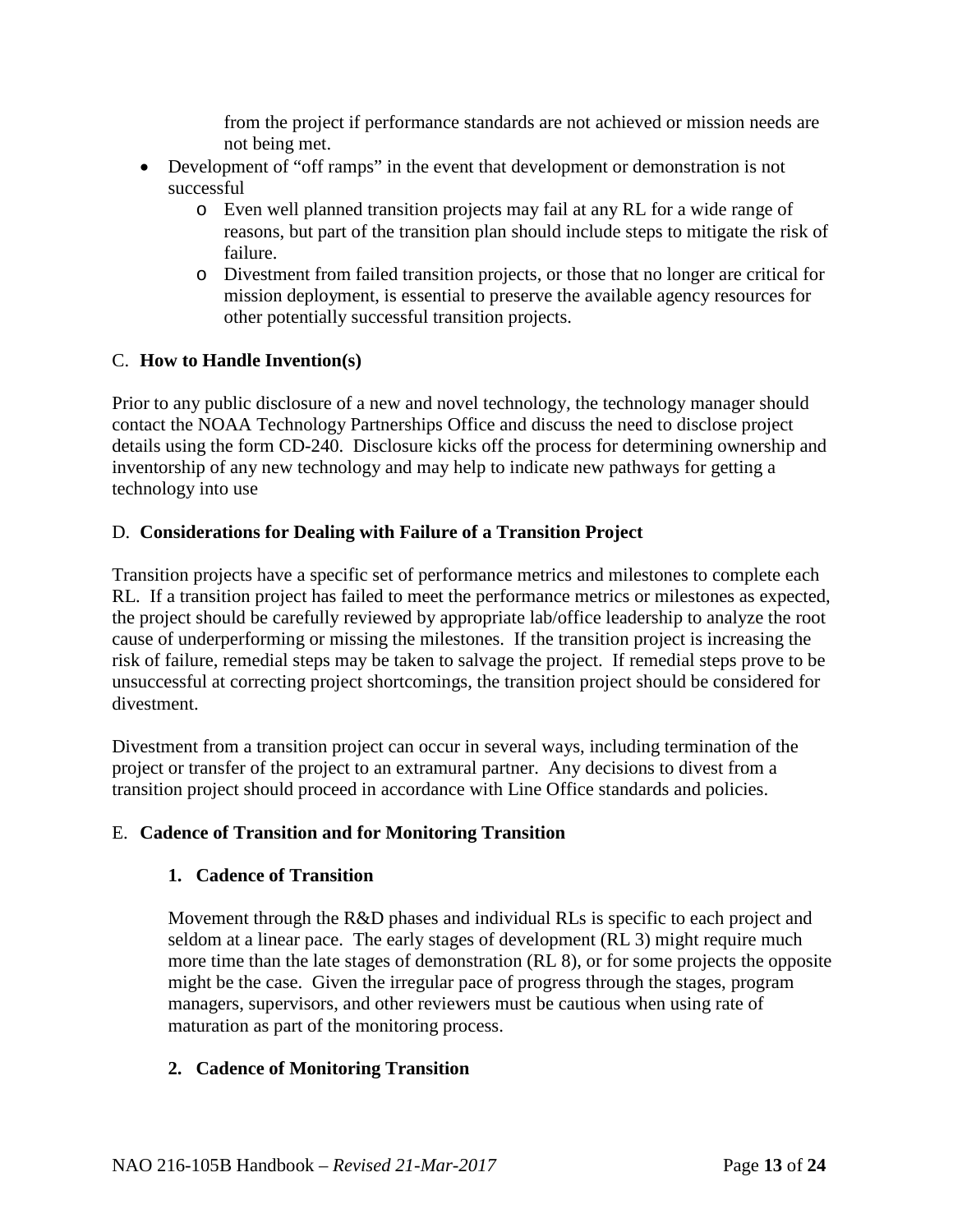The cadence of monitoring progress towards R&D transition to regular use or final deployment or implementation depends on several factors including, but not limited to: total cost of the project (e.g., more expensive projects may require more review), federal government budget cycles, seasonal cycles (e.g., hurricane season), internal NOAA or Line Office planning or review cycles, and sponsoring program review cycles. The cadence of monitoring will also be influenced by the duration of the transition project and the timeline for transition milestones.

# **3. The Concept of Key Decision Points**

Within the transition process for a given project there are logical key decision points for significant review. These key decision points are an essential part of the process that establishes approval to continue with and move to the next step in the transition pathway. Planning to advance a transition project can often represent a commitment of one or more years of dedicated resources. Having project-specific key decision points are thus critical to organizational excellence by serving as pre-planned, and agreed on, opportunities for reviews with respective program managers and project supervisors, course corrections, or even potential divestment from a project with no likelihood of successful transition. The Transition Project Leads should agree on the key decision points and scale them proportionally to the scale and scope of the project. These agreed-upon key decision points could be formally included in the transition plan if desired.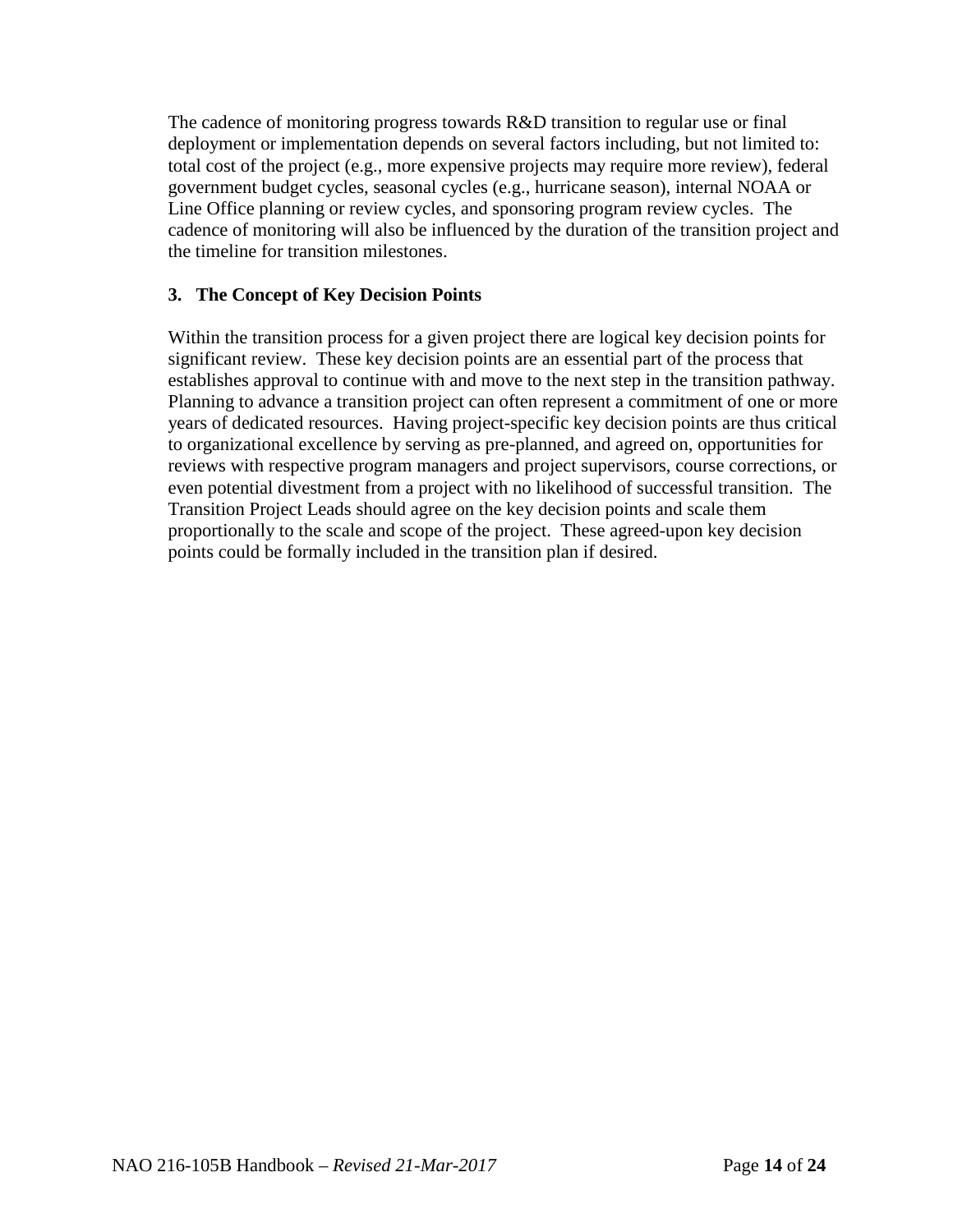# <span id="page-14-0"></span>**Chapter 4 – Governance, Roles, and Responsibilities for Transition of Research and Development**

# A. **Purpose**

This Chapter outlines some of the key aspects for managing transition projects through their total lifecycle. The information highlighted in this Chapter is in addition to standard project or program management practices that are more widely used and should be followed routinely with any project.

# B. **Who Should Monitor Transition of R&D**

# **1. Transition Project Leads**

Transition Project Leads and their immediate supervisors are the first line of oversight on a transition project, and as such are the most responsive and engaged for governance and monitoring progress of the project. Transition Project Leads are responsible for setting milestones and managing the resources for a transition project on a day-to-day basis. In their capacity, they should maintain a good working relationship with their respective LOTMs as well as all partnering units from other parts of the agency.

# **2. Line Office Transition Managers (LOTMs)**

LOTMs or their delegates are responsible for periodic transition monitoring within and between line offices (in the case of projects transitioning from one line office to another). The LOTMs should work together to monitor the NOAA transition portfolio.

LOTMs or their delegates are also the key line office point of contact for Transition Project Leads with respect to the transition process. In this capacity, LOTMs will be informed on all aspects of the transition by the Transition Project Leads.

LOTMs or their delegates will monitor progress and status of transition projects compared to their approved Transition Plan, and are empowered to recommend changes to the transition plans as needed.

# **3. Line Office Assistant Administrators (AAs)**

Line Office Assistant Administrators (AAs) are responsible for promoting the goals and implementing the requirements of this NAO on transition, and appointing the respective LOTMs to ensure appropriate oversight of transition projects for the Line Office.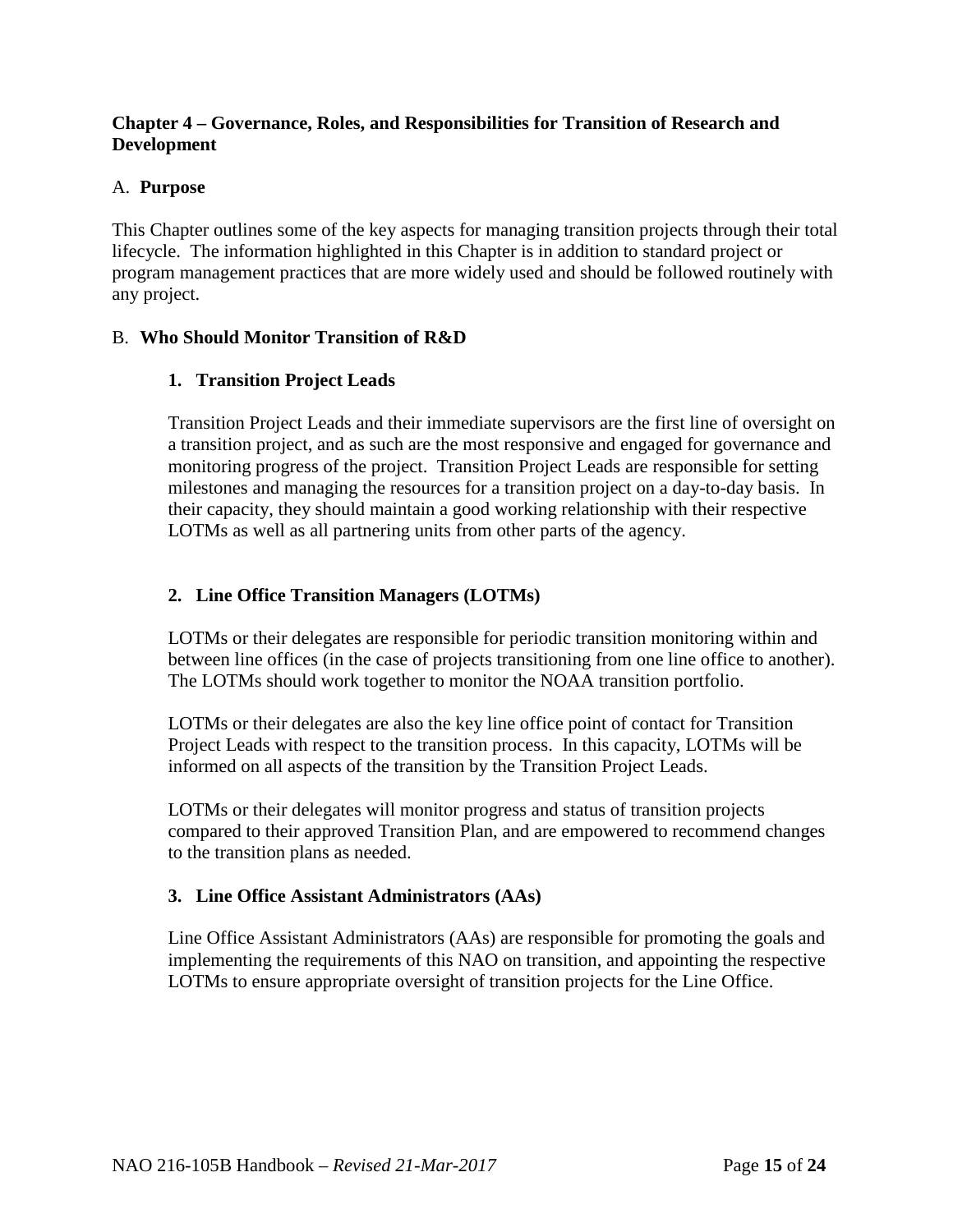# <span id="page-15-0"></span>**Chapter 5 – Reporting on Transition of Research and Development**

# A. **Purpose**

This Chapter describes the recommended approach for reporting on transition projects throughout their total life cycle.

#### B. **Who Reports on Transition**

LOTMs, program managers, and Transition Project Leads are responsible for reporting on the execution status of transition projects. Depending on programmatic or Line Office requirements, this may be necessary as often as quarterly. At a minimum, reporting should be done in line with the requirements of Line Office level annual operating plans (AOPs). There may also be additional reporting requirements specific to the program that is funding the transition project.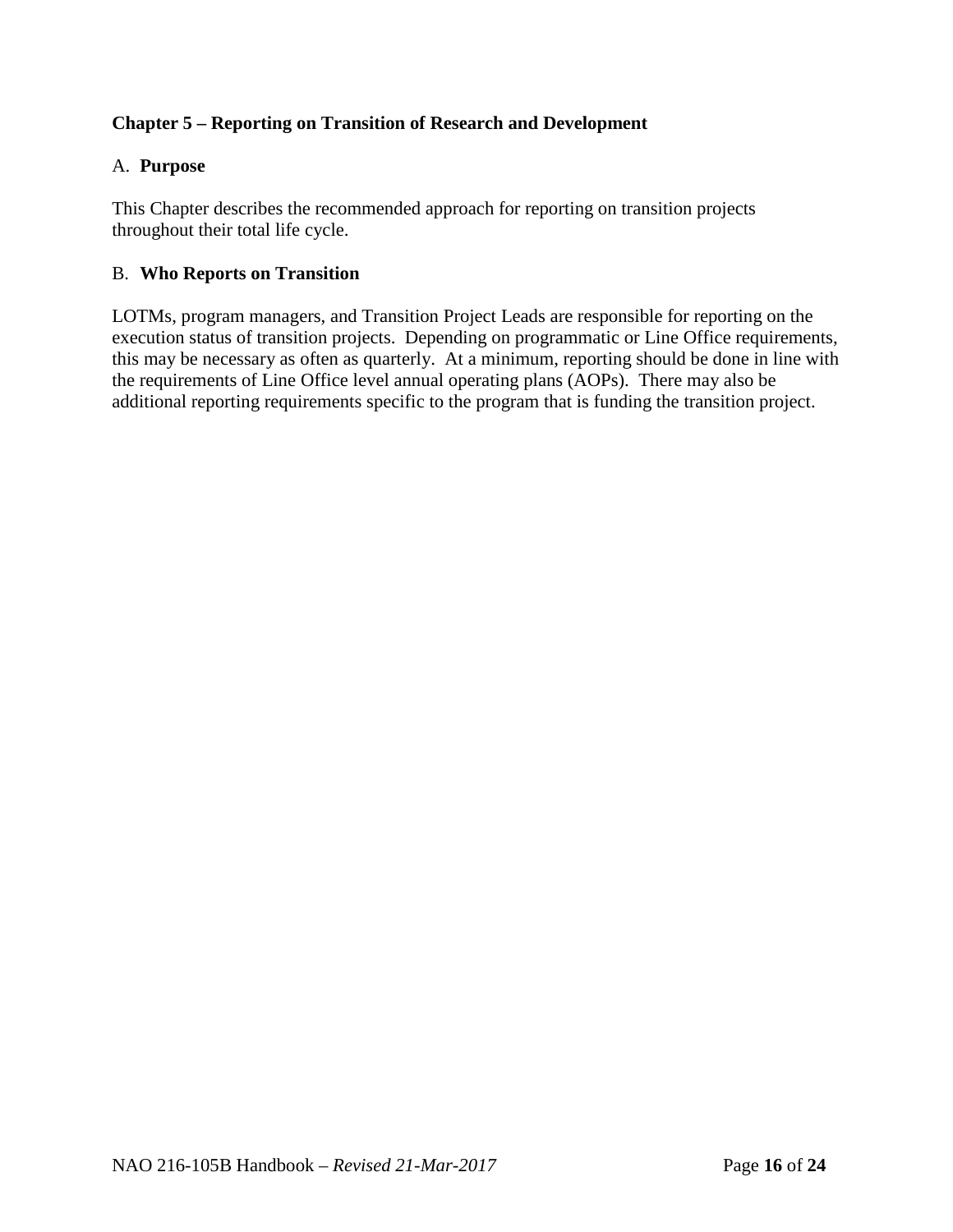#### <span id="page-16-0"></span>**Appendix A – References for this Handbook**

- Dorman, C., 1999. Technology Infusion Panel Summary Report, Memorandum to Jack Kelly, 15 March, 1999, National Weather Service, Silver Spring, Maryland.
- Mankins, J.C. (6 April 1995). Technology Readiness Levels: A White Paper (PDF). NASA, Office of Space Access and Technology, Advanced Concepts Office.
- NRC, 2000. From Research to Operations in Weather Satellites and Numerical Weather Prediction: Crossing the Valley of Death. Board on Atmospheric Sciences and Climate, National Research Council, 96 p.
- NRC, 2003. Satellite Observations of the Earth's Environment: Accelerating the Transition of Research to Operations. Space Studies Board, National Research Council, 182 p.
- SAB, 2004, Review of the Organization and Management of Research in NOAA: A Report to the NOAA Science Advisory Board, August 6, 2004. [ftp://ftp.oar.noaa.gov/SAB/sab/Reports/RRT\\_Report-080604.pdf](ftp://ftp.oar.noaa.gov/SAB/sab/Reports/RRT_Report-080604.pdf)
- Straub, J., 2015. In search of technology readiness level (TRL) 10. Aerospace Science and Technology 46, p. 312-320.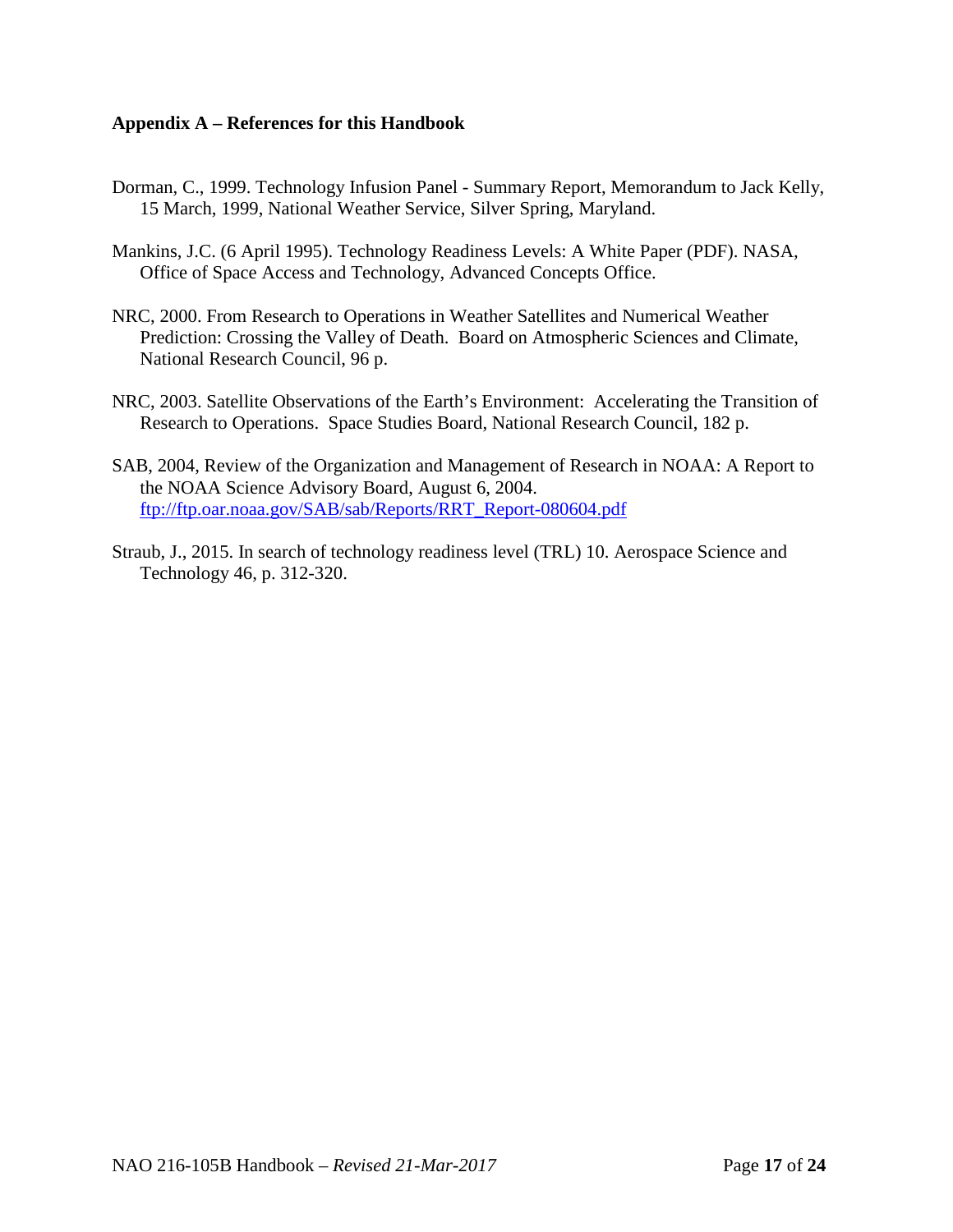<span id="page-17-0"></span>

| Appendix B – Abbreviations used in this Handbook |  |  |
|--------------------------------------------------|--|--|
|--------------------------------------------------|--|--|

| Assistant Administrator<br><b>AGM</b><br>Annual Guidance Memorandum |  |
|---------------------------------------------------------------------|--|
| <b>AOP</b><br>Annual operating plan                                 |  |
| <b>CONOPS</b><br>Concept of operations                              |  |
| <b>COTS</b><br>Commercial off-the-shelf                             |  |
| <b>DAA</b><br>Deputy Assistant Administrator                        |  |
| DoC<br>U.S. Department of Commerce                                  |  |
| <b>DoD</b><br>U.S. Department of Defense                            |  |
| <b>LOTM</b><br>Line Office Transition Manager                       |  |
| <b>LOTMC</b><br>Line Office Transition Managers Committee           |  |
| <b>NAO</b><br>NOAA Administrative Order                             |  |
| <b>NASA</b><br>National Aeronautics and Space Administration        |  |
| <b>NOAA</b><br>National Oceanic and Atmospheric Administration      |  |
| R&D<br>Research and/or development                                  |  |
| <b>RFP</b><br>Request for proposals                                 |  |
| Readiness level<br>RL                                               |  |
| <b>SRGM</b><br>Strategic Research Guidance Memorandum               |  |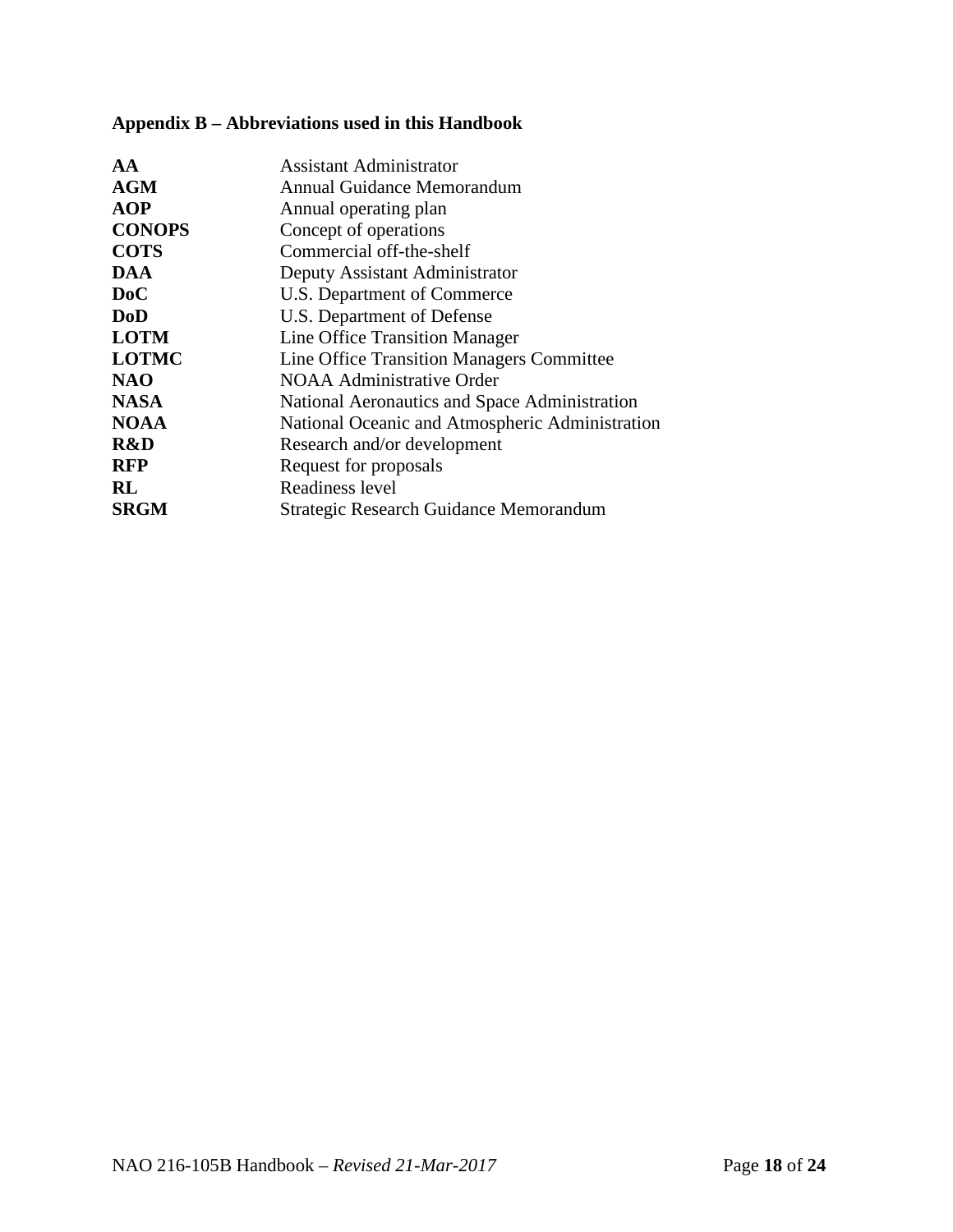#### <span id="page-18-0"></span>**Appendix C – Example Milestones For Each Readiness Level (RL)**

Below is a figure adapted from  $NASA^{12}$  $NASA^{12}$  $NASA^{12}$  to illustrate the requirements for a project to be cited as "at RL X." To be at a given RL, all components of your project must have completed all of the preceding milestones. For example, to be considered RL 5, all project components must have completed every milestone indicated above RL 5 in this figure. While the project is at RL 5, it should be working on any of the milestones at or below RL 5.

<span id="page-18-1"></span> <sup>12</sup> <http://www.nasa.gov/sites/default/files/files/ARLMilestonesFigure10712.pdf>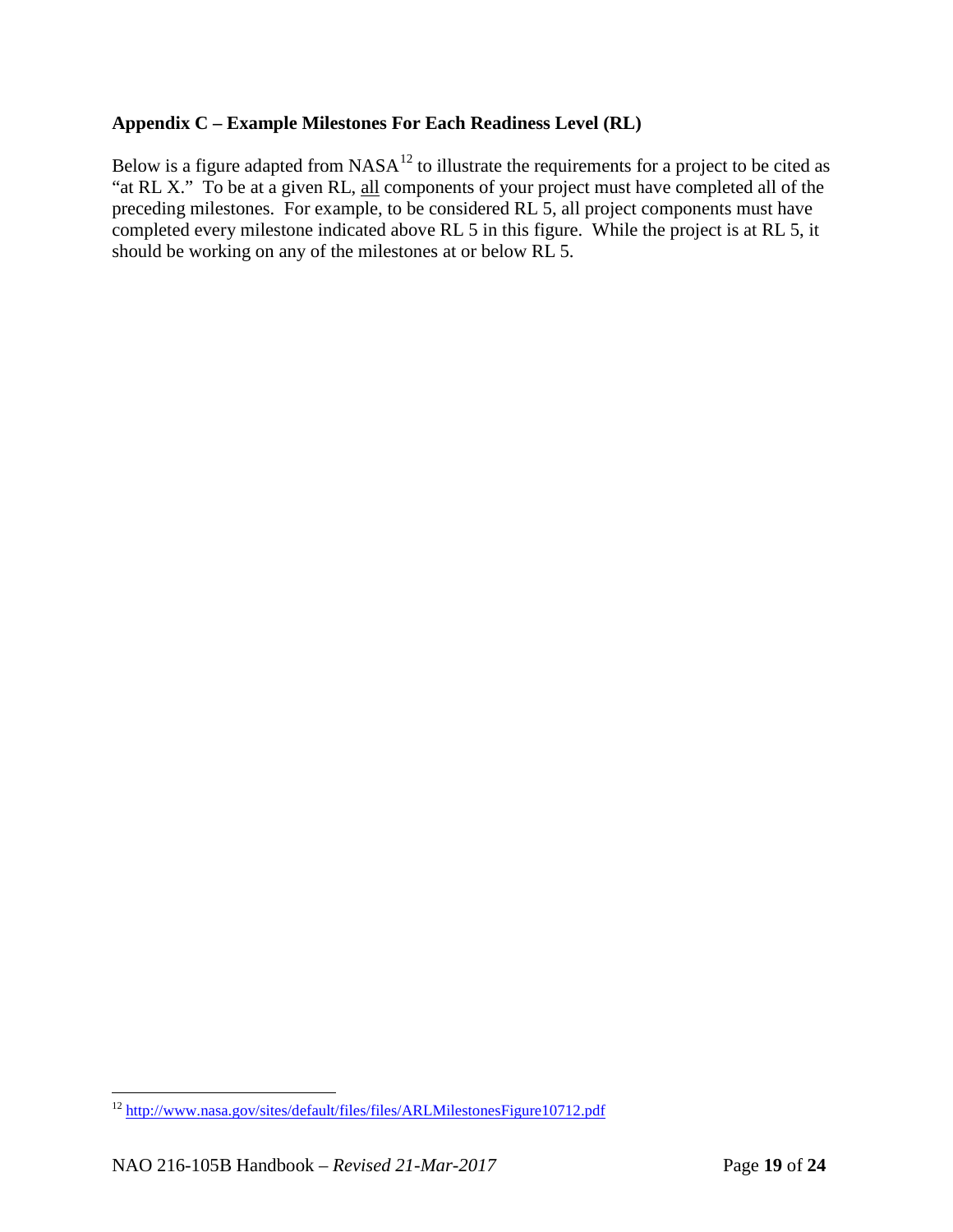- $\Box$ Baseline research conducted and documented
- $\Box$ Technology or application components formulated and created
- $\Box$ Ideas for mission application developed
- $\Box$ All technology or application components tested individually
- $\Box$ Technical or application components formulated and created
- $\Box$ Prospective business case for the technology or application
- $\Box$ Transition project reviewed by relevant leadership (transition phase checkpoint)
- $\Box$ Components of eventual system brought together and technical integration issues worked out
- $\Box$ Convincing business case for the viability of technology or application
- $\Box$ Initial CONOPS developed
- $\Box$ Organizational challenges identified and managed
- $\Box$ Application or technology components integrated into a functioning prototype system with realistic supporting elements
- $\Box$ Well-developed business case for complete life cycle
- Formal Transition Plan developed  $\Box$
- $\Box$ Prototype system beta-tested in a simulated relevant environment
- $\Box$ Projected improvements over existing systems achieved in a simulated relevant environment
- $\Box$ Transition project reviewed by relevant leadership (suggested key decision point)
- $\Box$ Prototype system integrated into a relevant environment
- $\Box$ Prototype system tested for functionality and initial demonstration potential in a relevant environment
- $\Box$ Prototype system tested and demonstrated full potential in a relevant environment
- $\Box$ Finalized system tested and demonstrated full potential in a relevant environment
- $\Box$ System qualified for deployment by end user
- $\Box$ End user documentation and training completed

# **Sustained deployment**

RL<sub>2</sub>

RL<sub>3</sub>

RL  $\Delta$ 

RL<sub>5</sub>

RL<sub>6</sub>

RL<sub>7</sub>

RL<sub>8</sub>

**RL9**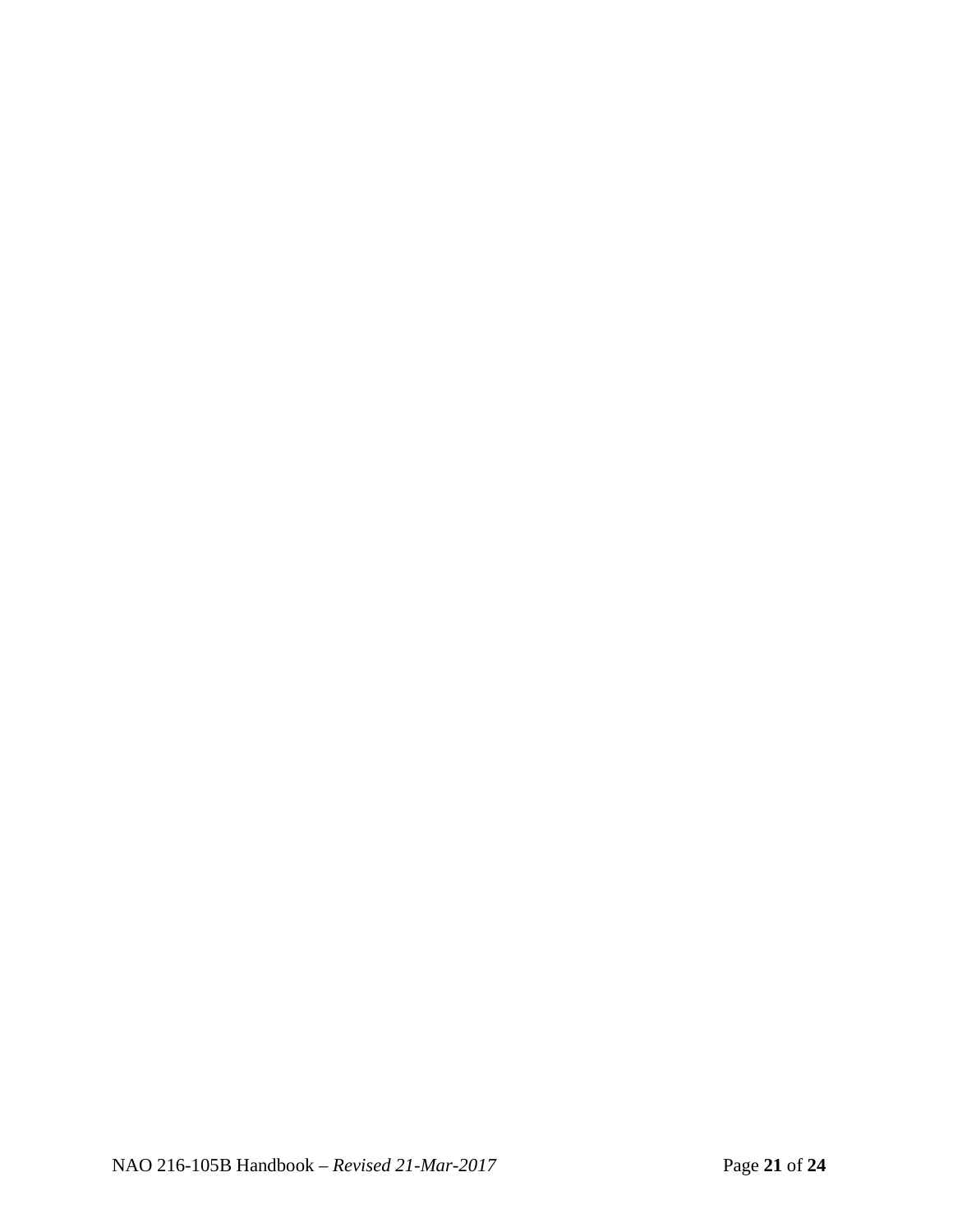# <span id="page-21-0"></span>**Appendix D – Example Transition Plan Template**

A Transition Plan should be as concise as possible and commensurate with scope/complexity/maturity of the project. An example Transition Plan for a more mature project is outlined below. A transition plan for a less mature project might be expected to only address a few of the elements outlined below per guidance from the respective AA or their designee, and/or respective LOTM(s).

Example Transition Plans are available on the NOAA Research Council website<sup>13</sup>. More examples will be added there as they become available.

- 1. Purpose/Objective
- 2. Research background
- 3. Business case
	- 3.1. Who are the possible end users?
	- 3.2. Societal and economic benefits
	- 3.3. User Requirements
	- 3.4. Current (demonstration) system
	- 3.5. Justification/acceptance criteria for transition
	- 3.6. Optional transition project rejection release statement $14$
- 4. Capabilities and Functions
	- 4.1. Current (where is it now?)
	- 4.2. Operational/Application (description of intended end state)
	- 4.3. Data collection and management
- 5. Transition Activities:
	- 5.1. Identify any "gates" and associated documentation for accomplishing progress from one readiness level to another required to be met by the appropriate Line Offices
	- 5.2. Identify any testbed and proving ground that will be involved
	- 5.3. Identify any possible new technology development
- 6. Schedule and deliverables
	- 6.1. Implementation Plan
	- 6.2. Milestones
	- 6.3. Training manuals
	- 6.4. Mechanism for updating the plan
- 7. Roles and Responsibilities (for the Transition)
- 8. Budget overview
	- 8.1. Cost of current system
	- 8.2. Cost of transition
	- 8.3. Cost of operational system and maintenance

<span id="page-21-2"></span><span id="page-21-1"></span><sup>&</sup>lt;sup>13</sup> http://nrc.noaa.gov/NOAARDPolicies/ExampleTransitionPlans.aspx  $14$  Example: Either Party may at any stage of the transition project terminate plans for further development or final transition acceptance by giving 60 days written notice authorized by the AA or their delegate.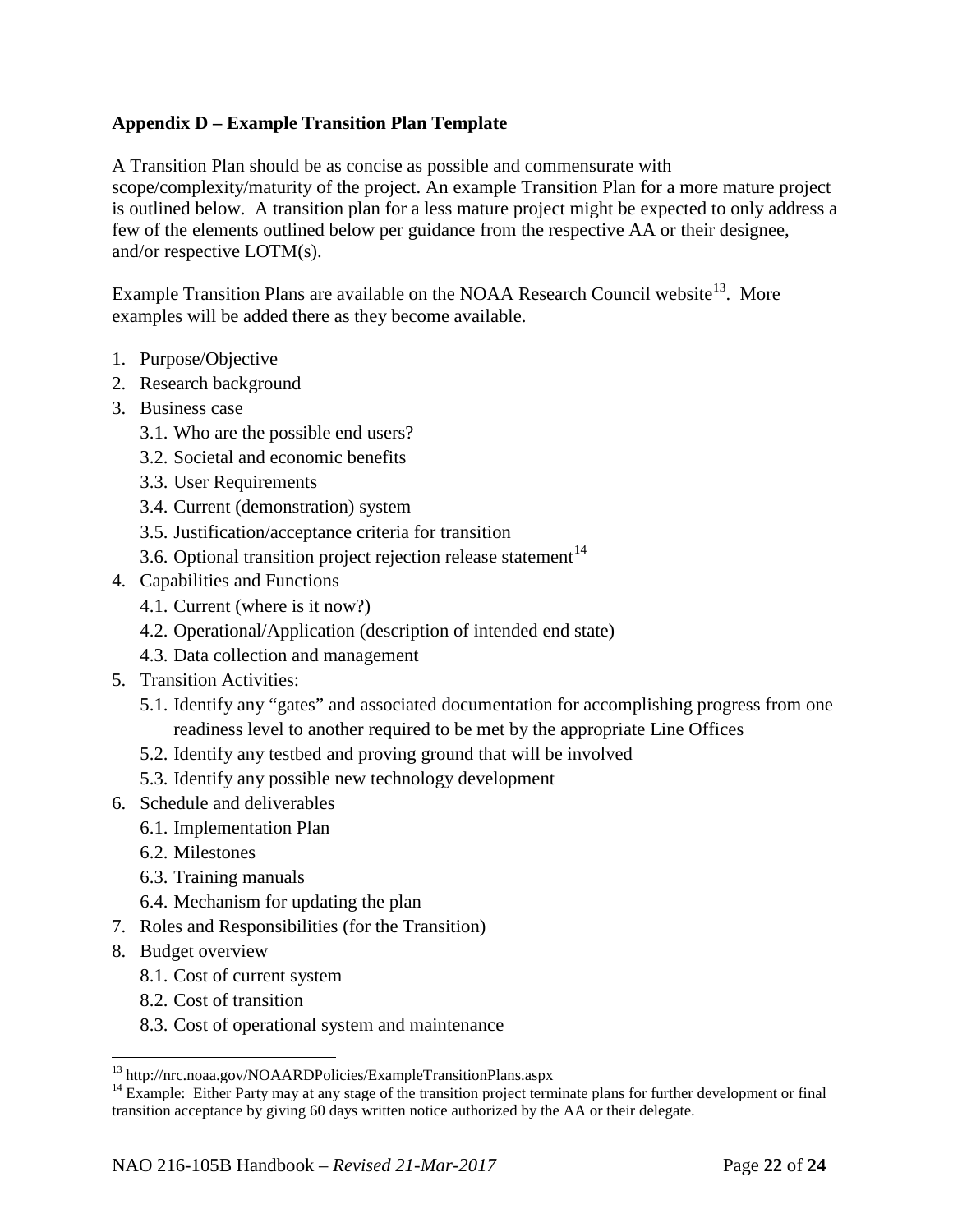- 8.4. Optional financial release statement $15$
- 9. Impacts of Transition
	- 9.1. Budget- spend plan (proportional resolution appropriate to scale, scope, and maturity of project)
	- 9.2. Risks and mitigation
- 10. References
- 11. Signature page

<span id="page-22-0"></span><sup>&</sup>lt;sup>15</sup> Example: The Parties specifically acknowledge that this transition plan does not constitute an obligation of funds.